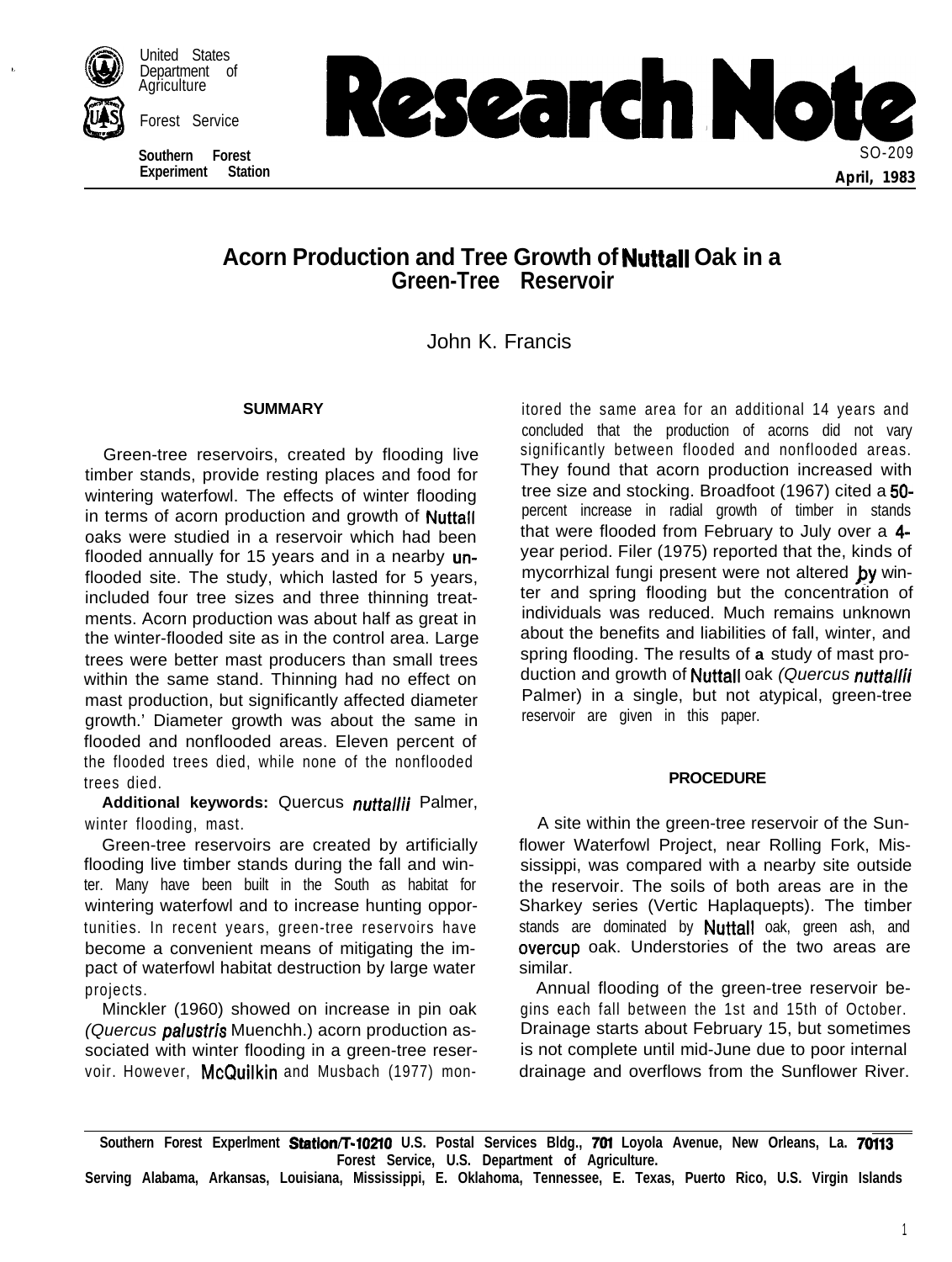In wet springs, when the Sunflower River overflows, the control area is also flooded, but the water leaves sooner than from the reservoir. Annual flooding of the green-tree reservoir began in 1959 and continues until the present. Events in years 16 (1975) through 20 (1979) were monitored during this study.

Both areas were divided into three blocks. In each block, 12 trees were chosen, 3 from each of the following size classes: small (8.5 to 11.5 in or 22 to 29 cm dbh), medium (14.5 to 17.5 in or 37 to 44 cm dbh), large (20.5 to 23.5 in or 52 to 60 cm dbh), and extra large (26.5 to 29.5 in or 67 to 75 cm dbh). Three thinning treatments were imposed: no thinning, moderate (adjacent trees were removed to create a minimum 15 ft or 4.6 m of crown clearance), and heavy (30-ft or 9.1-m minimum crown clearance). Thinning was conducted in the late summer previous to year 16. The result was that each block contained all of the size and thinning combinations.

At the beginning of the experiment, and again 5 years later, study trees were measured for dbh and crown area (vertical projection to ground surface). The average crown radius used to calculate crown area was obtained by measuring distances from tree center to points directly below the edge of the crown in eight cardinal directions.

Acorns were collected in four traps underneath each tree. A trap consisted of a post set in the ground supporting a pair of wire screen-protected bushel baskets. The traps were located at random intervals along the main axis of the crown. Acorns were retrieved from the traps at about P-week intervals during seedfall. Seedfall continued from October through January, the peak being sometime in December. The collected acorns were separated into sound and unsound seed and dried for 24 hours at  $70^{\circ}$  C (158 $^{\circ}$  F) and weighed. "Unsound" was defined as being hollow or having more than half of the seed eaten by insects. The number of unsound acorns was so small that it was not analyzed statistically. Eighty-two percent of this unsound seed came from the nonflooded area.

The results were evaluated using analysis of variance with  $p=0.95$ . Due to the lack of replication of the flooding treatment, it was impossible to test the significance of flooding. However, the two areas were compared with a test equivalent to the t-test using replications within the area. Tree size and thinning were evaluated by the usual F-tests. The means of significant main effects were compared by Duncan's New Multiple Range test.

## **RESULTS AND DISCUSSION**

Acorns were produced and collected in years 1, 4, and 5. Weather-related failures of the acorn crop in both flooded and nonflooded areas occurred in years 2 and 3. Means shown hereafter are total acorns produced divided by 5 to obtain average annual production.

Dry weight of acorns produced per square foot of crown, dry weight per tree, and acorns per tree were significantly affected by area. Acorns per square foot of crown for the two areas were not significantly different. Means for the above are presented in table 1. The means of each significantly different measure of acorn productivity for the nonflooded area were about twice as large as those of the flooded area. Although the soils and stands of the areas appear quite similar, it is impossible to say with certainty that differences are due to flooding treatments and not to unknown environmental variation.

Tree size significantly affected all measurements of acorn productivity (table 2). Acorn production of the smallest tree size was always inferior to the other three sizes. These smallest trees were mostly of intermediate crown class at the beginning of the experiment. Even those released by thinning had not gained sufficient vigor during the 5-year period to facilitate acorn production per crown area comparable to the larger trees. In the number- and weight-per-square-foot data there was no difference between the three largest sizes. Dry weight of acorns per tree of the largest size was greater than the other sizes; the largest size tree produced a greater number of acorns per tree than the two

Table **1.-Mean** annual acorn production and growth made by *Nuttall oaks on nonflooded and flooded areas over a 5year period*

| Item                                                                                                                           | Nonflooded                           | Flooded                            |
|--------------------------------------------------------------------------------------------------------------------------------|--------------------------------------|------------------------------------|
| Dry weight (g) of acorn/ft <sup>2</sup> of crown<br>Number of acorns/ft <sup>2</sup> of crown<br>Dry weight (g) of acorns/tree | 1.11a <sup>1</sup><br>0.44a<br>2232a | 0.64 <sub>b</sub><br>0.29a<br>933b |
| Number of acorns/tree<br>Increase in diameter<br>(in)<br>Increase in crown area (ft <sup>2</sup> )                             | 956a<br>1.35a<br>906a                | 422b<br>1.43a<br>357b              |

IMeans within rows followed by the same letter are not significantly different ( $\alpha = 0.05$ ).

John K. Francis is Soil Scientist, Southern Forest Experiment Station, USDA, Forest Service, Stoneville, Mississippi, which coop**erates** with the Mississippi Agricultural and Forestry Experiment Station and the Southern Hardwood Forest Research Group, also at Stoneville.